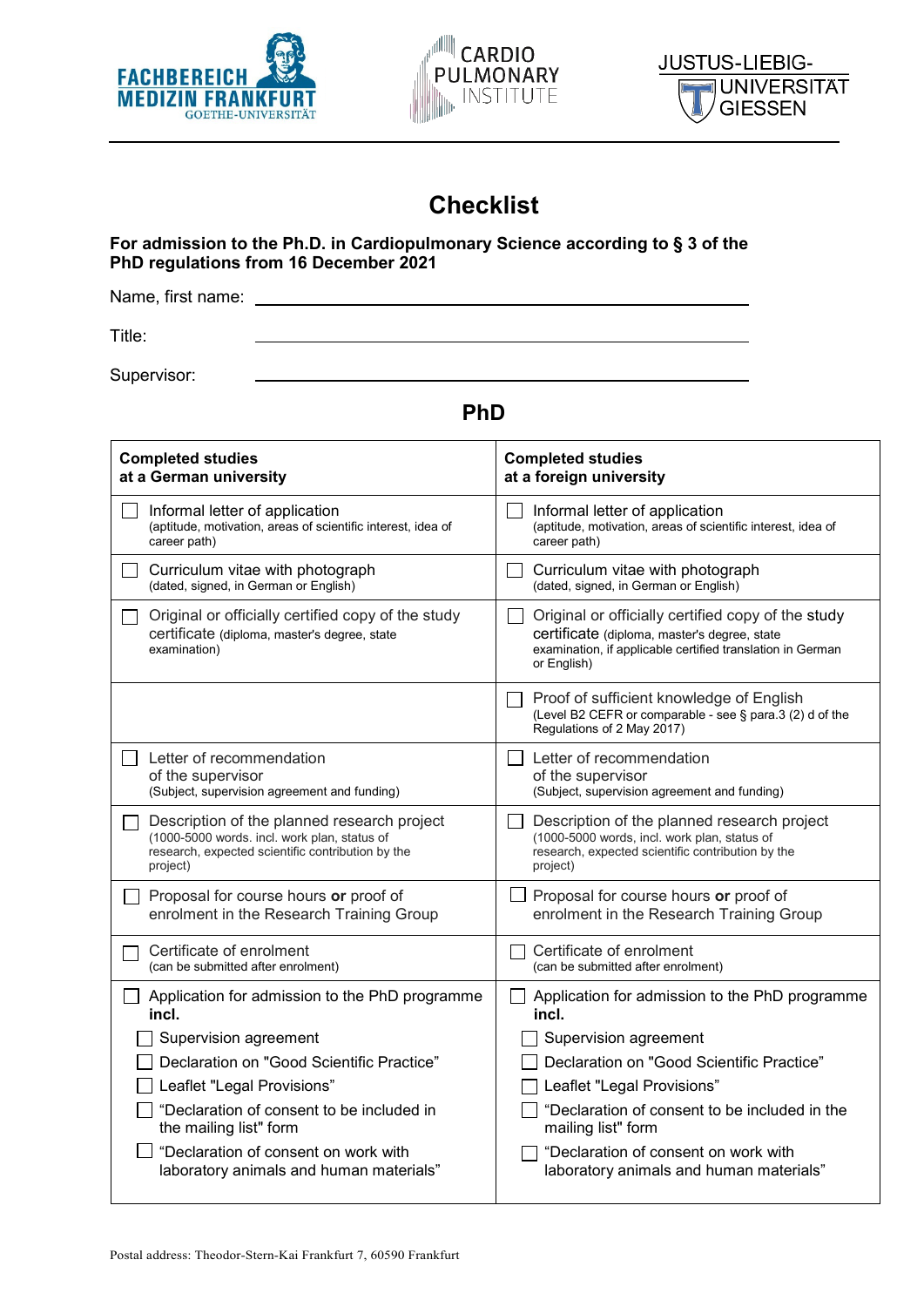





To the Chair of the PhD-Committee of the Faculty of Medicine

### **REQUEST**

#### **for admission to the CPI PhD programme in accordance with § 3 of the CPI PhD regulations of 16 December 2021**

| Name, first name:                                                              |  |  |  |
|--------------------------------------------------------------------------------|--|--|--|
| Title:                                                                         |  |  |  |
| Address:                                                                       |  |  |  |
| Matriculation number*:                                                         |  |  |  |
| E-mail address:                                                                |  |  |  |
| Telephone:                                                                     |  |  |  |
| (* can be submitted later)                                                     |  |  |  |
| Preliminary working title of the research project to obtain the degree of PhD: |  |  |  |

Supervisor of the PhD programme:<br>Title / First name / Last name

Centre / Institute / Institution:

 $\Box$  My work is part of the structured doctoral programme (e.g. Research Training Group, SFB - please state the relevant number)

 $\Box$  I have not yet attempted  $\underline{a}$  PhD.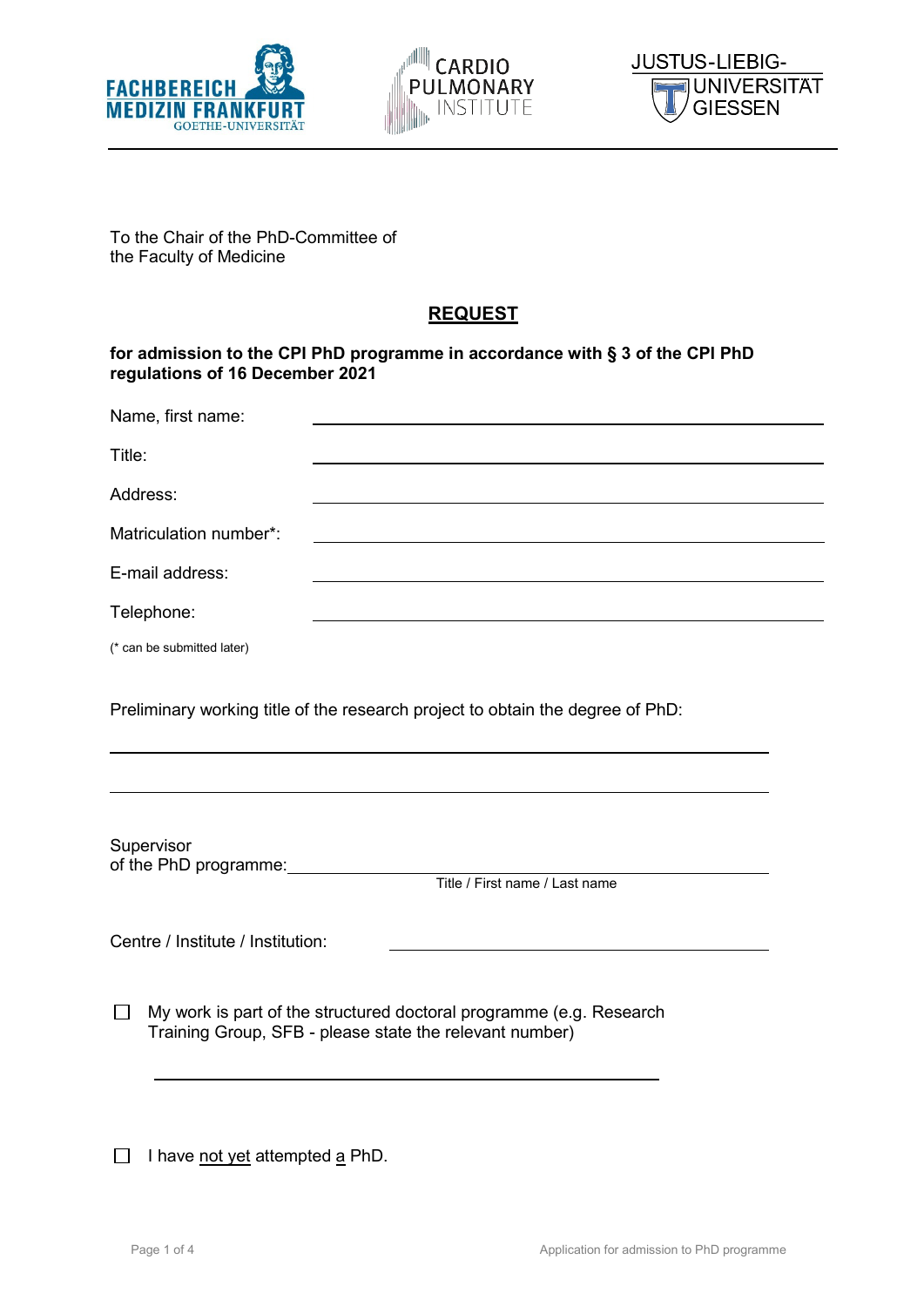| I already have a Doctoral examination/PhD examination on | passed / failed |
|----------------------------------------------------------|-----------------|
|----------------------------------------------------------|-----------------|

at the

Faculty / Department, University, Place

The topic of my dissertation at the time was:

Place, date Signature (applicant)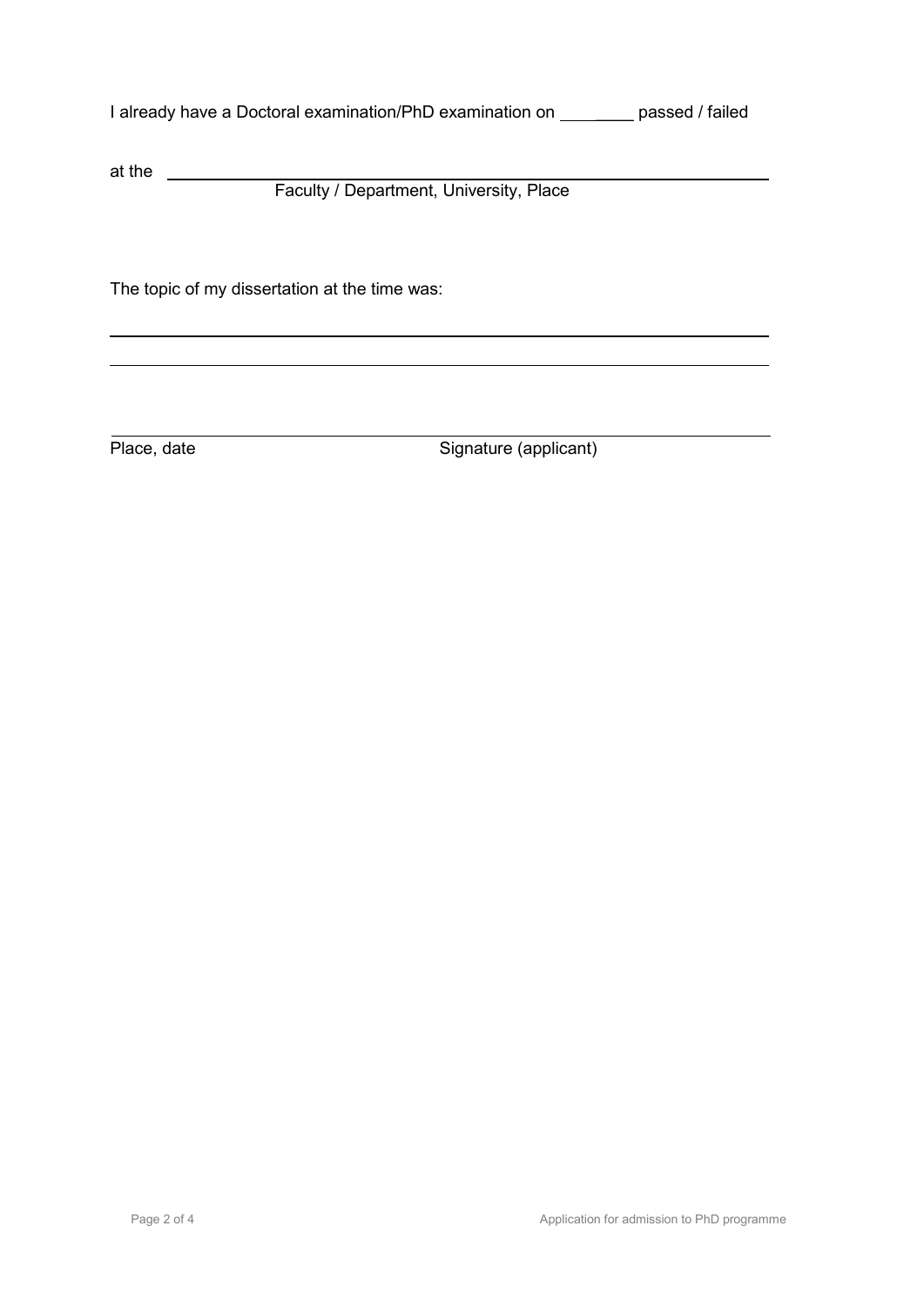### **Declaration of consent by the supervisor**

(according to §3 of the PhD regulations of 16 December 2021)

I hereby endorse the application for admission to the PhD programme and declare that within the framework of the research project, the following are envisaged:

#### **Experiments with laboratory animals**

| The research project includes experiments with laboratory animals                                                                          | $ $ No<br>$\Box$ Yes $\Box$ |
|--------------------------------------------------------------------------------------------------------------------------------------------|-----------------------------|
| Appropriate quantification/certification (FELASA A/B)* has been obtained.<br>Notes:                                                        | <b>T</b> Yes I No           |
| Appropriate animal experimentation permit has been obtained*.<br>If yes, please provide the number and a copy of the permission.<br>Notes: | ∏Yes∣∥No                    |

\*If not available at the time of student enrollment, a copy of the appropriate FELASA certificate and documentation of animal license approval must be submitted to the CPI Promotion Committee before experiments involving animals are initiated.

#### **Working with human material**

| The research project involves the use of human material.                                                   | $\Box$ Yes $\Box$ No |
|------------------------------------------------------------------------------------------------------------|----------------------|
| Approval has been obtained from the local ethics committee for the project. $\Box$ Yes $\Box$ No<br>Notes: |                      |

Ethical approval has been obtained from relevant biobanks.  $\Box$  Yes  $\Box$  No Notes:

Should it become apparent during the course of the PhD studies that additional animal studies, genetic studies, human embryonic stem cell studies, human studies, or human material studies are to be performed, I declare that I will obtain the statutory approval(s) for any work subject to statutory approval prior to commencing such work and that the work will only be performed if the relevant approving body(ies) has/have raised no objection(s). I have acknowledged the "Statutory Approvals" fact sheet."

Admission to PhD studies by the PhD Committee on:

Place, date **Signature and stamp (supervisor)** 

PhD Committee Frankfurt am Main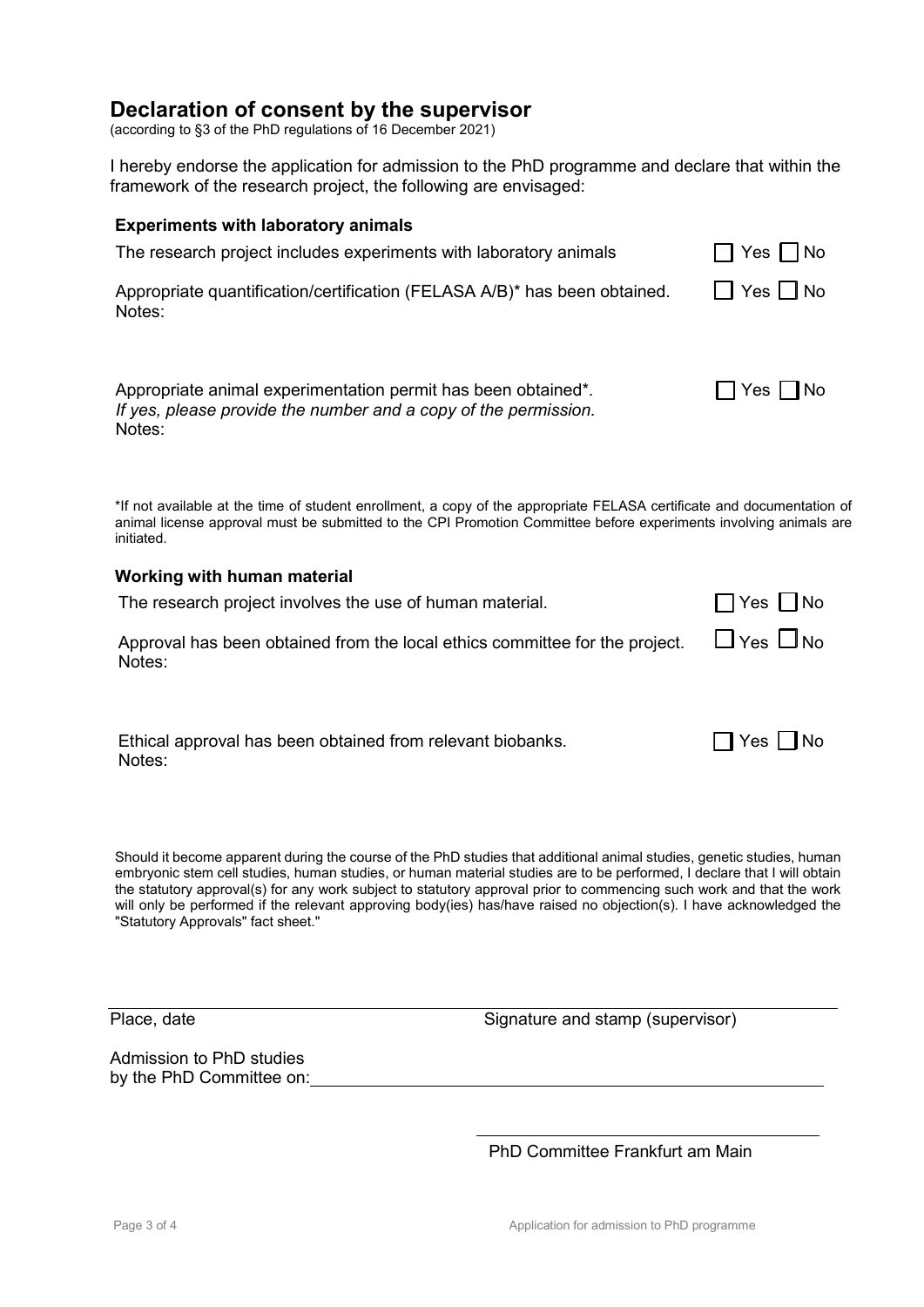#### **Data according to the Statistics Act**

The year of acquisition of the higher education entrance qualification:

The type of higher education entrance qualification: (A-levels, subject-specific university entrance qualification, university of applied sciences entrance qualification, vocational qualification, etc.)

The town and postcode where you obtained your higher education entrance qualification:

If the higher education entrance qualification was acquired abroad, the state in which it was acquired:

The semester of **initial enrolment** (SoSe/WS and year) at a higher education institution:

if in Germany, the university of first enrolment:

if abroad, the country of first enrolment:

I hereby confirm that the information I have provided is correct:

Place, date Signature (applicant)

**Annexes** according to checklist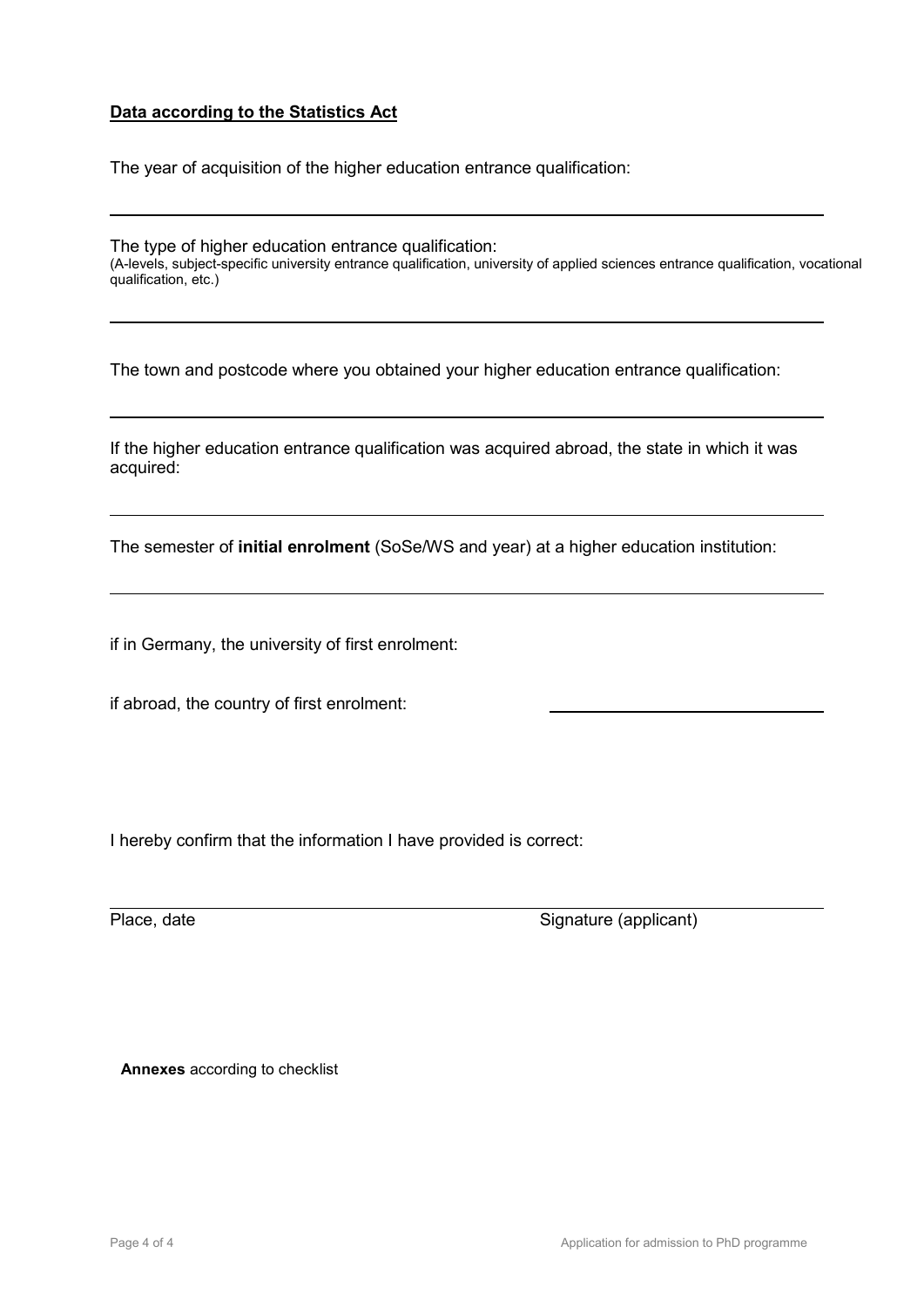





# **Supervision agreement**

| between                            |
|------------------------------------|
| Mrs/Mr Prof./Priv. Doz./Dr.        |
| (Surname, first name (supervisor)) |
| (Institute/Clinic)                 |
| and                                |
|                                    |
| (Surname, first name (candidate))  |
| (Date of birth)                    |
| (Home address, Tel.)               |
| (study address, tel.)              |
| (email)                            |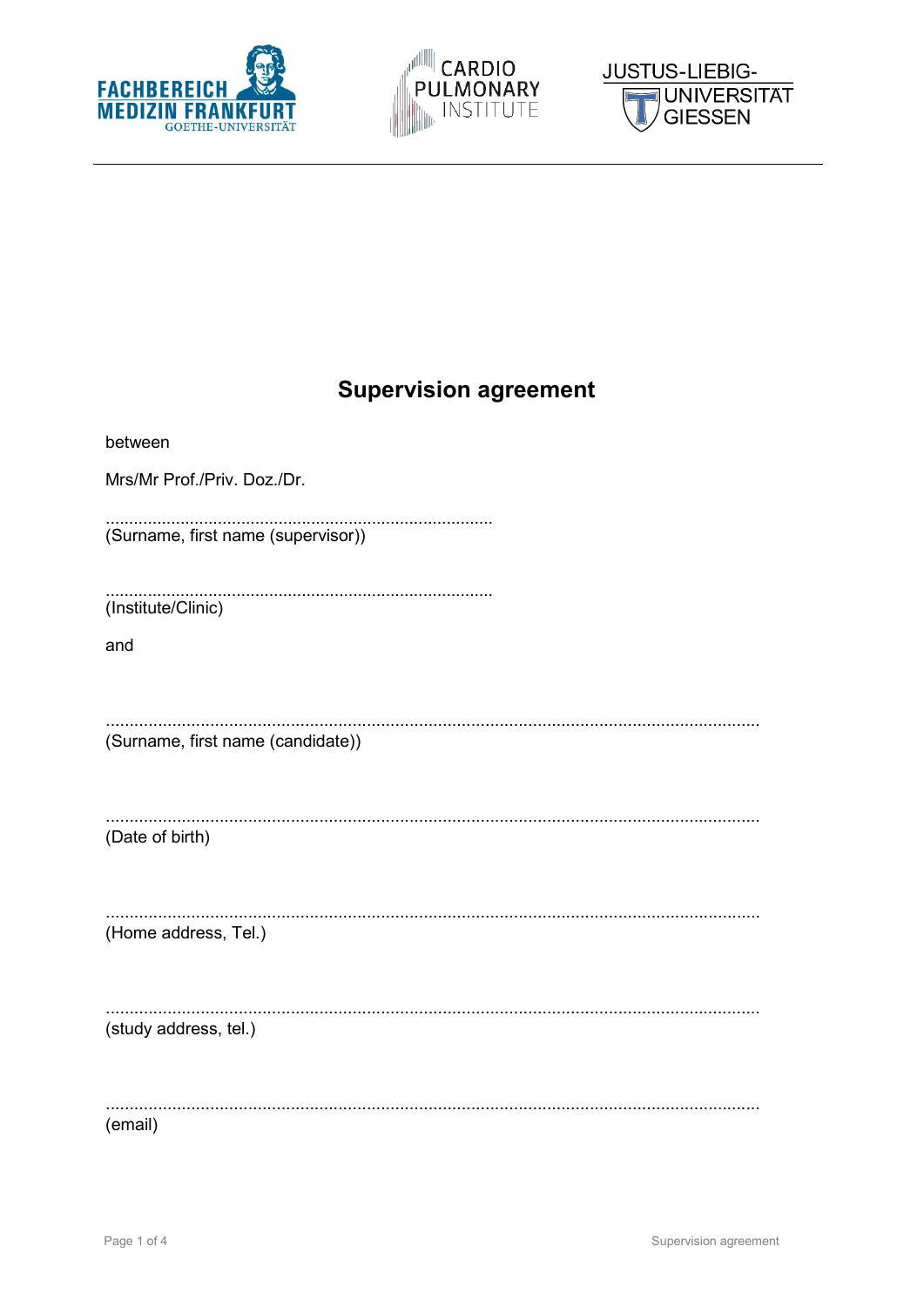The following agreement is concluded with the aim of ensuring the best possible support and supervision for applicants (candidates) admitted to the PhD program at the Cardio-Pulmonary Institute (CPI).

This agreement is based on the regulations of the Department of Medicine of the Johann Wolfgang Goethe University Frankfurt am Main and the Justus Liebig University Giessen for the PhD program "Ph.D. in Cardiopulmonary Science" as amended from time to time.

The proof of admission to the PhD program at the Cardio-Pulmonary Institute (CPI) is attached as an appendix to this supervision agreement.

To obtain the PhD degree, Prof./Priv. Doz. Dr.

....................................................................(= supervisor)

Ms./Mr. ........................................................................................(= doctoral candidate) a thesis (research paper within the framework of the PhD project) with the following topic

left to.

#### **§1 Supervision**

In addition to the first supervisor, the candidate is supervised by a supervisory group consisting of the following persons:

The second supervisor of the thesis will be Prof./Priv.-Doz./Dr.

.............................................................................................................

The third supervisor of the thesis will be Prof./Priv.-Doz./Dr.

..............................................................................................................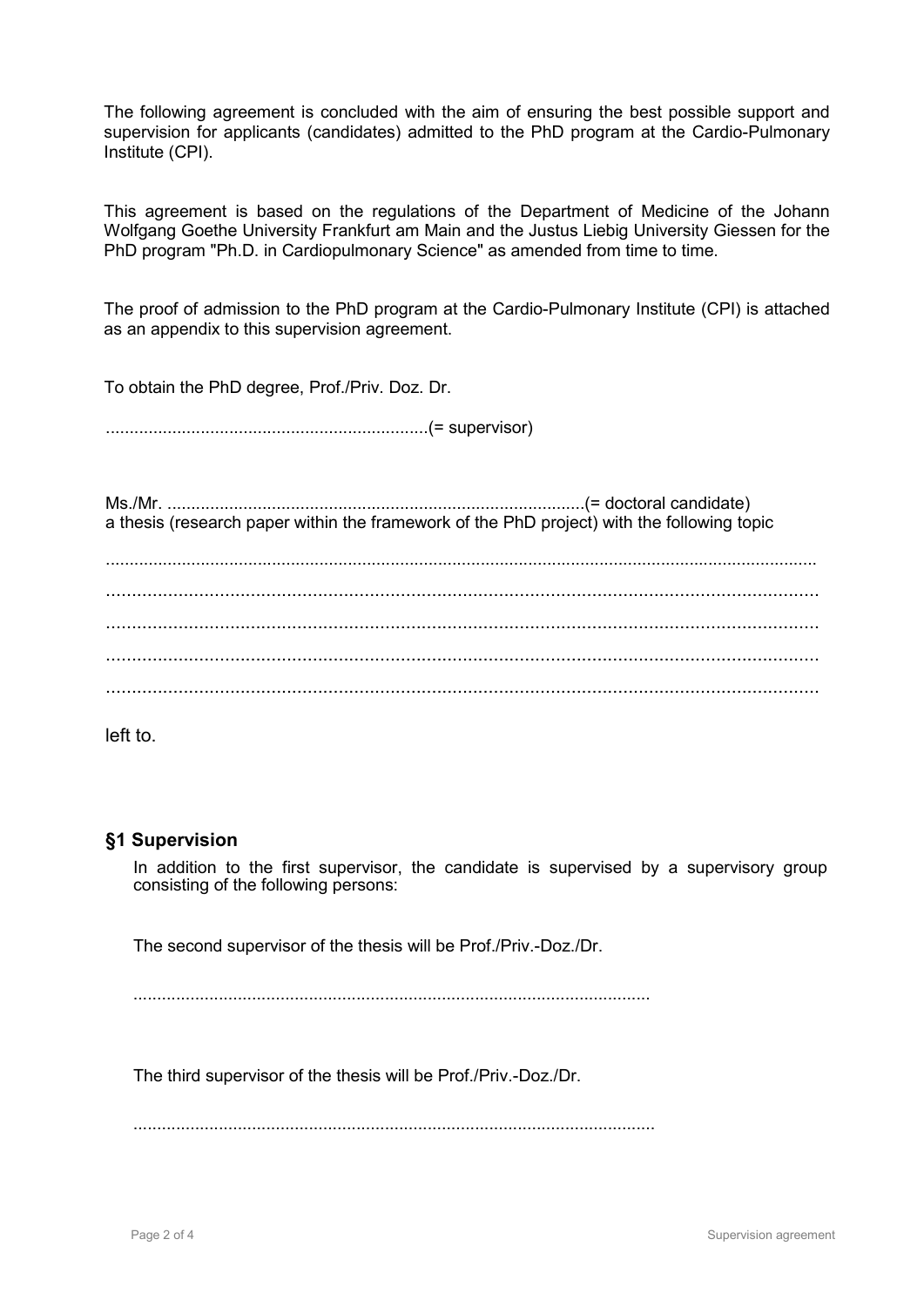#### **§2 Subject matter and duration**

The research work is subject to the exposé listed in the appendix, including the general work and time plan agreed upon with the candidate, which is to be concretized and, if necessary, corrected by annually agreed upon work and time plans (see § 3 b).

#### **§3 Agreement between candidate and supervisor**

- a) Candidate and supervisor commit themselves to a cooperative collaboration in order to successfully complete the project. Meetings will be held at regular intervals, if possible every two months, but at least twice a year, to critically evaluate what has been achieved. Where there are questions and problems, it should be agreed how these can be solved. The meetings between candidate and supervisor are observed by both sides and adequately prepared in terms of content. Once a year, all members of the supervisor group participate in this meeting.
- b) The candidate and the first supervisor agree to draw up an annual work plan and schedule for the next year based on the experience of the previous year.
- c) The candidate and the supervisory group undertake to take minutes of one of the meetings (see § 3 a) at least once a year; the meeting with the entire supervisory group must be recorded in each case. The protocol records the status of the research work, possible complications as well as the next work steps in each case. It is usually written by the candidate and countersigned by the members of the supervisory group. The form "Status of the Research Work" to be used for this purpose is available as a download on the homepage of the Dean's Office.
- d) The career perspective of the candidate should be the subject of consultation.
- e) Candidate and first supervisor agree to adhere to the principles of good scientific practice as defined in more detail for the Department of Medicine at the Johann<br>Wolfgang Goethe University Frankfurt am Main (https://www.uni-Wolfgang Goethe University Frankfurt am Main (https://www.uni-<br>frankfurt.de/84252590/20191209\_CK Neufassung\_Grunds%C3%A4tze\_final.pdf) Neufassung Grunds%C3%A4tze final.pdf) or the Departments of Medicine at the Justus Liebig University Giessen [\(https://www.uni-giessen.de/mug/5/pdf/forschung/5\\_00\\_10\\_1\\_Neufassung\)](https://www.uni-giessen.de/mug/5/pdf/forschung/5_00_10_1_Neufassung).

#### **§4 Tasks of the supervisor**

- a) The first supervisor commits himself/herself to support the candidate in creating and carrying out the PhD project and in his/her efforts to complete the project within the agreed period of time. Furthermore, the first supervisor helps with the scientific integration of the PhD project (e.g. through colloquia). The supervisor supports the introduction of the candidate into the scientific community, e.g. by providing opportunities for lectures, searching for teaching positions, etc.
- b) The first supervisor supports the candidate's funding efforts by passing on information, providing advice and writing any reports required for this purpose.
- c) The first supervisor agrees to provide advice on the preparation of the oral examination and, if applicable, the publication(s).
- d) The first supervisor agrees to participate at least once a year in the preparation of the minutes of a meeting on the status of the research work (see  $\S$  3 c). A copy of the minutes will be sent to the CPI Academy Office without being requested.
- e) The first supervisor agrees to review the dissertation within 6 weeks.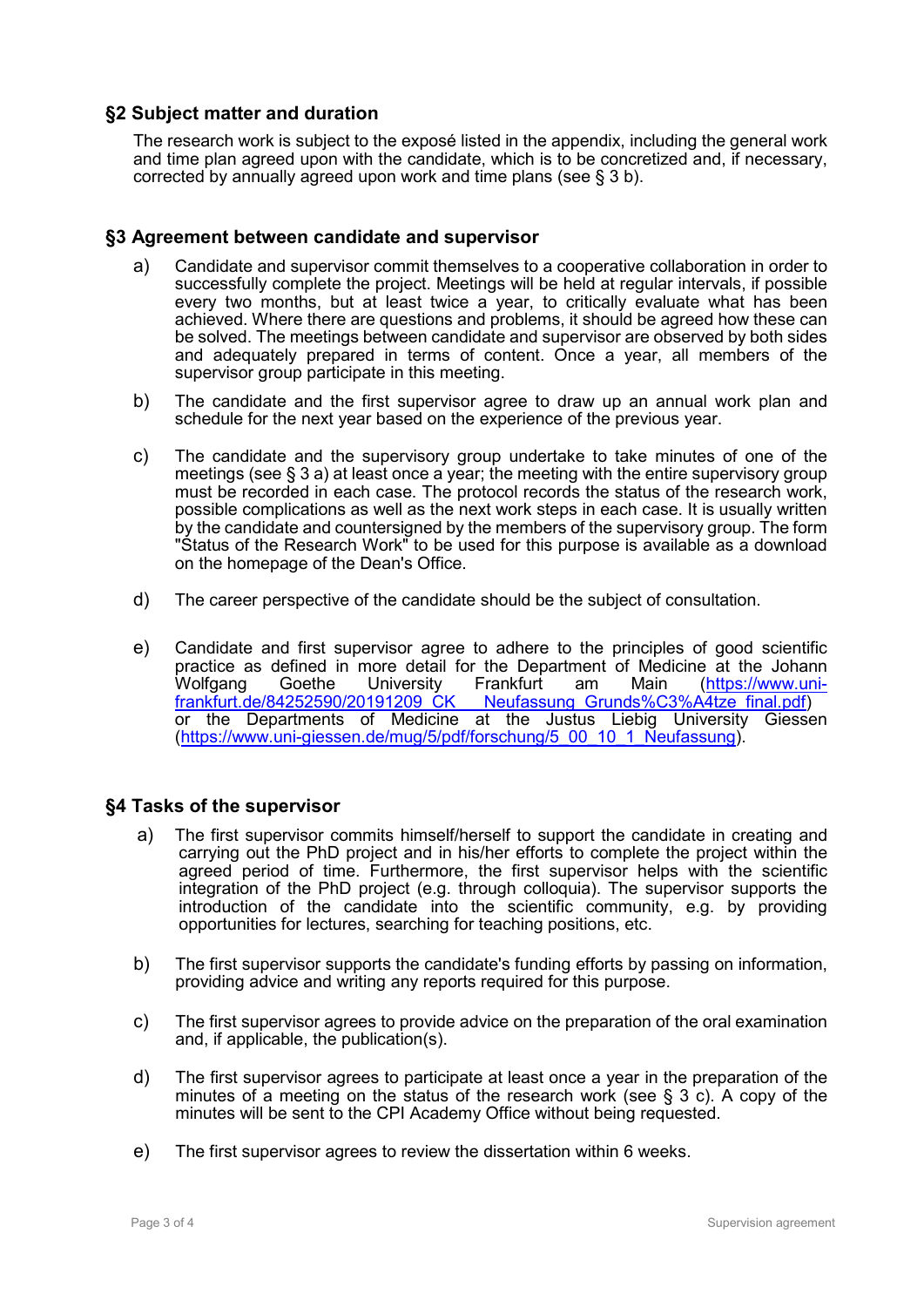#### **§5 Tasks of the candidate**

- a) The candidate undertakes to carry out the PhD project according to § 2 of this agreement. She or he will report in regular meetings (see § 3 a) with the first supervisor about the development of the PhD thesis, possible problems of implementation and connection as well as significant deviations from the work/time schedule.
- b) The candidate is obliged to keep a log book of the experimental work, which contains all experimental setups and data. The same applies to the evaluation of clinical data (more detailed regulations may be found in a separate SOP (Standard Operating Procedure) of the supervising institution).
- c) In view of the fact that medical research takes place in the context of patient care and/or safety regulations must be observed, the candidate undertakes to allow the first supervisor, and if necessary also the laboratory director, to inspect the data compiled. The laboratory logs must also be available to the laboratory after the work has been completed. The log book must remain in the laboratory in accordance with labor law regulations. The data obtained by inspection shall be treated confidentially by the inspectors.
- d) The candidate assures that he/she has not taken and will not take/purchase any professional or external assistance for the realization of the PhD thesis.
- e) The candidate undertakes to complete the research work entrusted to him or her in written form (dissertation) after completion of the experimental part or data collection within an appropriate time frame to be agreed with the first supervisor and to submit it to the Cardio-Pulmonary Institute (CPI) after approval by the first supervisor.
- f) The candidate undertakes to immediately inform both the first supervisor of the dissertation and the Dean's Office of any change of address at which he or she can be reached during the current PhD procedure.

#### **§6 Non-compliance**

In case of non-compliance with the above-mentioned obligations, discussions between the parties (candidate and/or first supervisor) will be held immediately in order to restore the fulfillment of the agreement or to resolve it, if necessary. In cases of conflict, the parties should contact the Chair of the Cardio-Pulmonary Institute (CPI) PhD Committee.

Date and signatures:

.......................................................... ...................................................

(date, candidate) (date, first supervisor)

I have taken note of the above care agreement; insofar as the agreement involves the use of resources of the facility managed by me, I agree to this.

.........................................

(date, head of institute)\*

\*Signature only necessary if not simultaneously a supervisor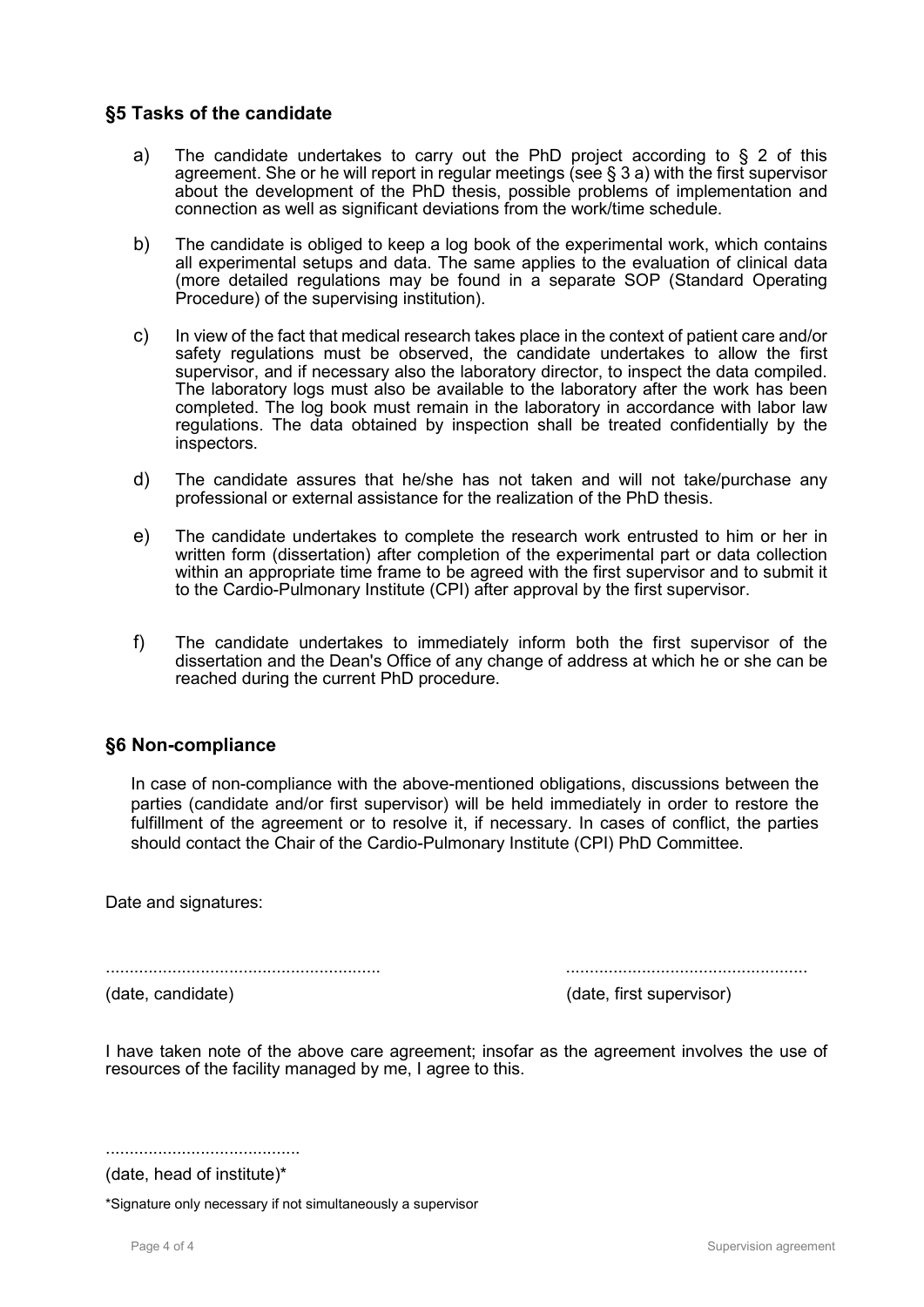





### To the Chair of the CPI PhD Committee

Faculty of Medicine

### **Written declaration**

| Name, first name: |  |
|-------------------|--|
| Title:            |  |
| Address:          |  |
|                   |  |

(\*If already known; please refer to §3(6) the CPI PhD regulations)

I hereby declare that I have received and will comply with the Goethe University Frankfurt am Main Principles for Ensuring Good Scientific Practice as amended from time to time.

Place, date

(Signature of the applicant)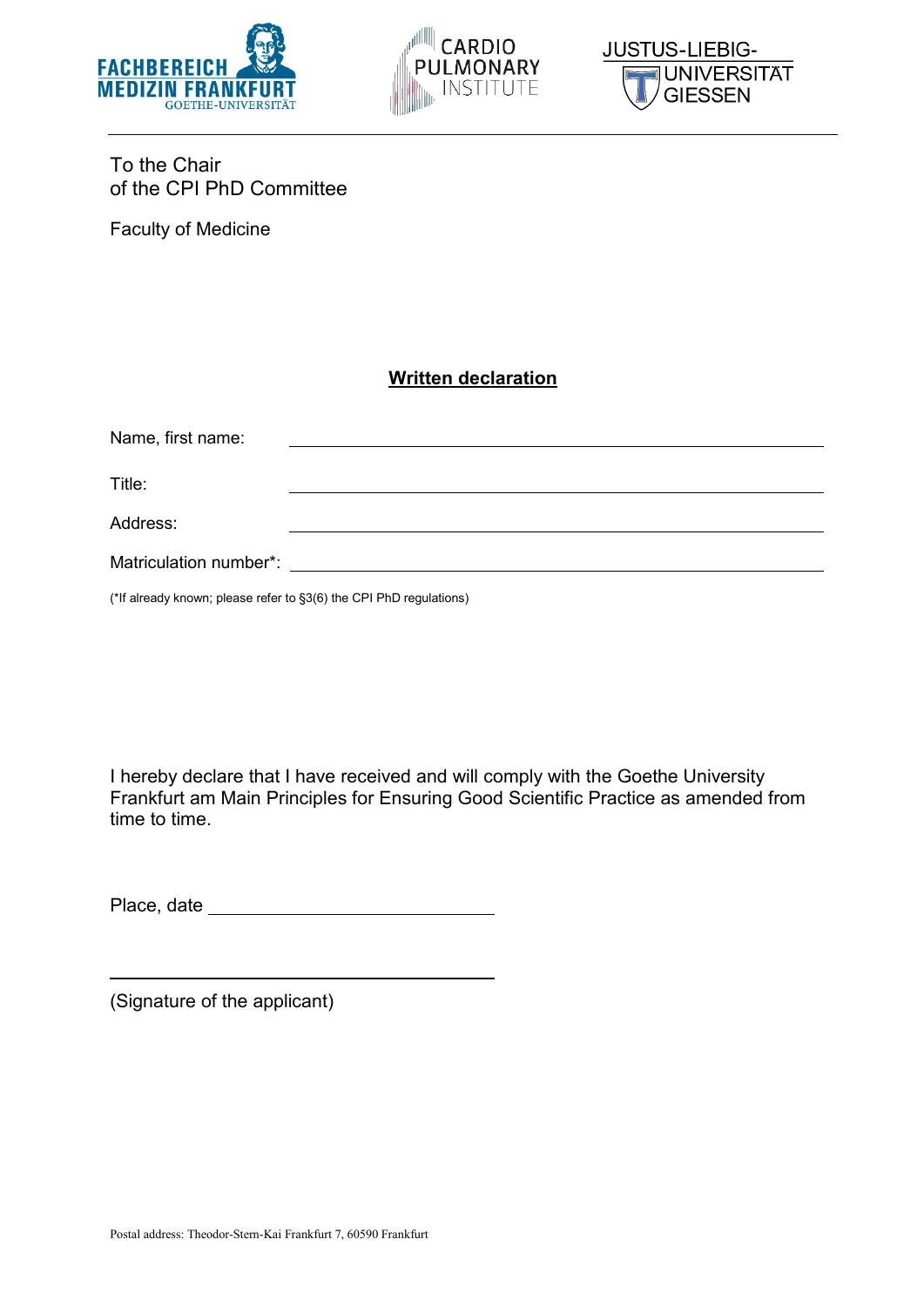#### **Dekanat des Fachbereichs Medizin der Johann Wolfgang Goethe-Universität**

Promotionsbüro, Haus 1, Zimmer 202 Theodor-Stern-Kai 7, 60590 Frankfurt am Main Homepage: <http://www.med.uni-frankfurt.de/>

## Leaflet Legal Provisions

#### **1. Studies on humans or human material**

The provisions of the Medicinal Products Act on the protection of humans during clinical trials (§§ 40-42 AMG), the provisions of the Medical Devices Act on clinical trials (§§ 20-23 MPG) and the Act on the Protection of Embryos (Embryo Protection Act - ESchG), as amended, must be observed. Research work abroad that is to be carried out as part of the doctoral procedure must also not contradict the Embryo Protection Act. Necessary, legally regulated authorisations are to be deposited with the doctoral office of the Faculty of Medicine.

In studies on humans, on samples obtained from humans and in research involving patients' personal data, the recommendations of the World Medical Association, as set out in the Declaration of Helsinki (original title: DECLARATION OF HELSINKI

- Ethical Principles for Medical Research Involving Human Subjects), as amended from time to time, must be observed. Against this background, the approval of the responsible ethics committee is required for these studies. If you are already planning research projects requiring approval at the time of application, a copy of the approval of the ethics committee must be enclosed with the application for acceptance as a doctoral candidate. Otherwise, the approval of the ethics committee must be deposited with the doctoral office of the Department of Medicine at the latest before the research work begins. If the original experimental plan is deviated from, the ethics committee must be consulted again. The ethics vote must explicitly refer to the project and the planned work.

#### **2. Animal testing**

The provisions of the Animal Protection Act in its currently valid version and the organisational, personnel and material requirements resulting therefrom for animal husbandry and the performance of animal experiments must be observed. The Doctoral Office of the Department of Medicine recommends that in the case of animal experiments requiring approval, the official approval be obtained at the latest at the same time as the application for acceptance as a doctoral candidate is submitted. The official approval must be obtained before the research work begins. A copy of this must be deposited with the doctoral office of the Department of Medicine.

#### **3. Genetic experiments**

The provisions of the Act on the Regulation of Questions of Genetic Engineering as amended from time to time shall be observed. Before the research work begins, the official approvals required under this Act and the ordinances issued in connection with it must be obtained. If the experiments must be registered with the Secretariat of the Central Commission for Biosafety (ZKBS), the letter of confirmation must be deposited with the Doctoral Office of the Department of Medicine.

I have taken note of the information sheet on the legal provisions.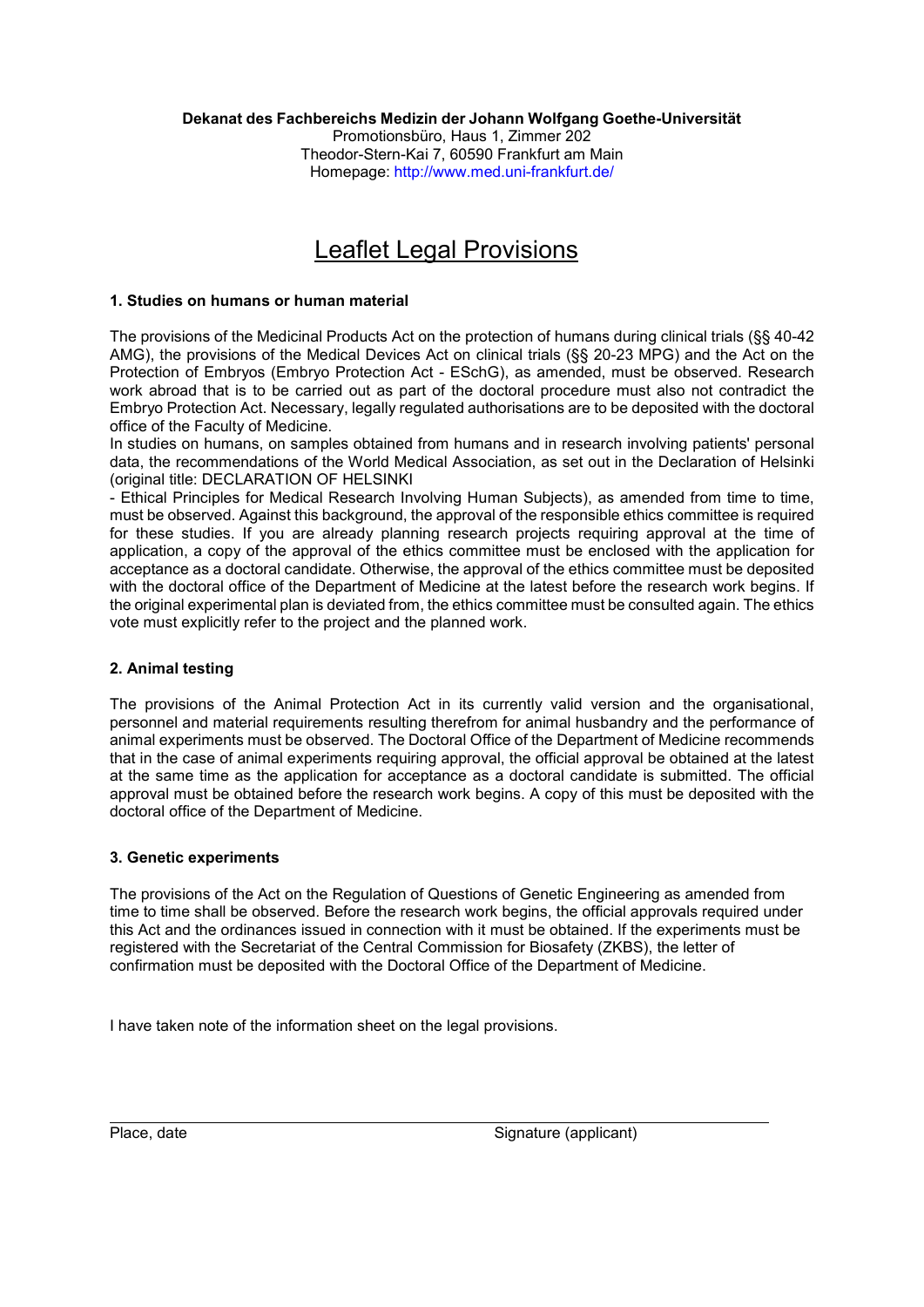





## **Declaration of consent for inclusion in the mailing list**

In accordance with the provisions of the European Data Protection Regulation, EU-DSVGO, your consent is required for inclusion in the mailing list (Promovierendefb16) of doctoral candidates.

I hereby **declare**, **I hereby agree to be**  included in the mailing list "Promovierendefb16" and to the associated electronic storage of the given email address for the purpose of receiving information from the PhD Office.

Please use the following mail address(es):

This declaration can be revoked by you at any time.

Place, date signature (applicant)

## **Objection to inclusion in the mailing list**

I hereby **object,** the inclusion in the inclusion in the inclusion in the inclusion in the inclusion in the inclusion in the inclusion in the inclusion in the inclusion in the inclusion in the inclusion in the inclusion in mailing list "Promovierendefb16" and the associated electronic storage of the given email address for the purpose of receiving information from the PhD Office.

| Place, date |  |
|-------------|--|
|-------------|--|

Signature (applicant)